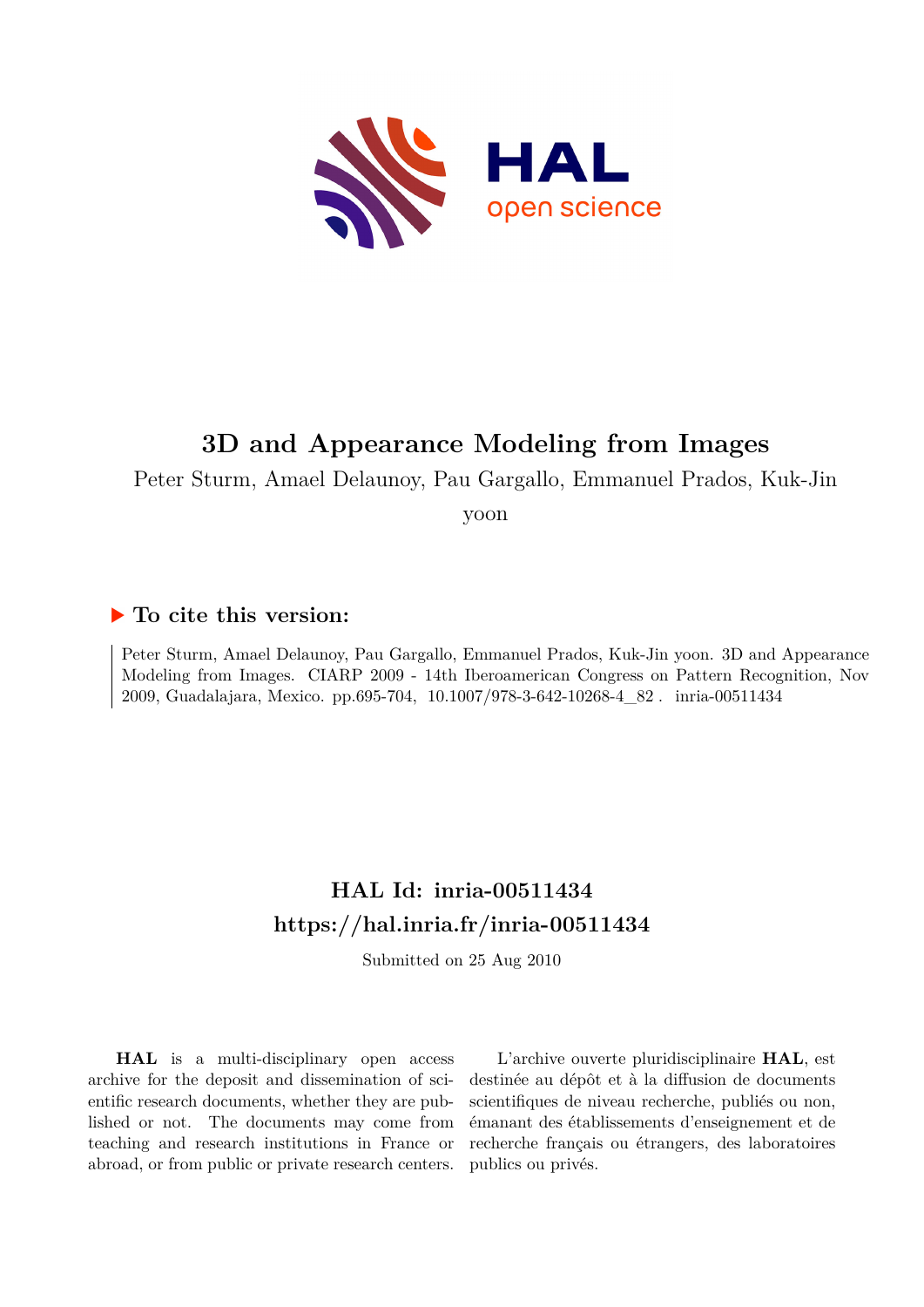### 3D and Appearance Modeling from Images

Peter Sturm<sup>1</sup>, Amaël Delaunoy<sup>1</sup>, Pau Gargallo<sup>2</sup>, Emmanuel Prados<sup>1</sup>, and Kuk-Jin Yoon<sup>3</sup>

> <sup>1</sup> INRIA and Laboratoire Jean Kuntzmann, Grenoble, France <sup>2</sup> Barcelona Media, Barcelona, Spain <sup>3</sup> GIST, Gwangju, South Korea

Abstract. This paper gives an overview of works done in our group on 3D and appearance modeling of objects, from images. The backbone of our approach is to use what we consider as the principled optimization criterion for this problem: to maximize photoconsistency between input images and images rendered from the estimated surface geometry and appearance. In initial works, we have derived a general solution for this, showing how to write the gradient for this cost function (a non-trivial undertaking). In subsequent works, we have applied this solution to various scenarios: recovery of textured or uniform Lambertian or non-Lambertian surfaces, under static or varying illumination and with static or varying viewpoint. Our approach can be applied to these different cases, which is possible since it naturally merges cues that are often considered separately: stereo information, shading, silhouettes. This merge naturally happens as a result of the cost function used: when rendering estimated geometry and appearance (given known lighting conditions), the resulting images automatically contain these cues and their comparison with the input images thus implicitly uses these cues simultaneously.

#### 1 Overview

Image-based 3D and appearance modeling is a vast area of investigation in computer vision and related disciplines. A recent survey of multi-view stereo methods is given in [6]. In this invited paper, we provide a brief overview of a set of works done in our group, mainly by showing sample results. Technical details can be found in the relevant cited publications.

3D and appearance modeling from images, like so many estimation problems, is usually formulated, explicitly or implicitly, as a (non-linear) optimization problem<sup>4</sup> . One of the main questions is of course which criterion to optimize. We believe that the natural criterion is to maximize photoconsistency between input images and images rendered from the estimated surface geometry and appearance (to be precise, this criterion corresponds to the likelihood term of a Bayesian problem formulation, which can be combined with suitable priors).

<sup>4</sup> There exist some exceptions in special cases. For example, in basic shape-fromsilhouettes, the 3D shape is directly defined by the input and no estimation is necessary, just a computation to explicitly retrieve the shape.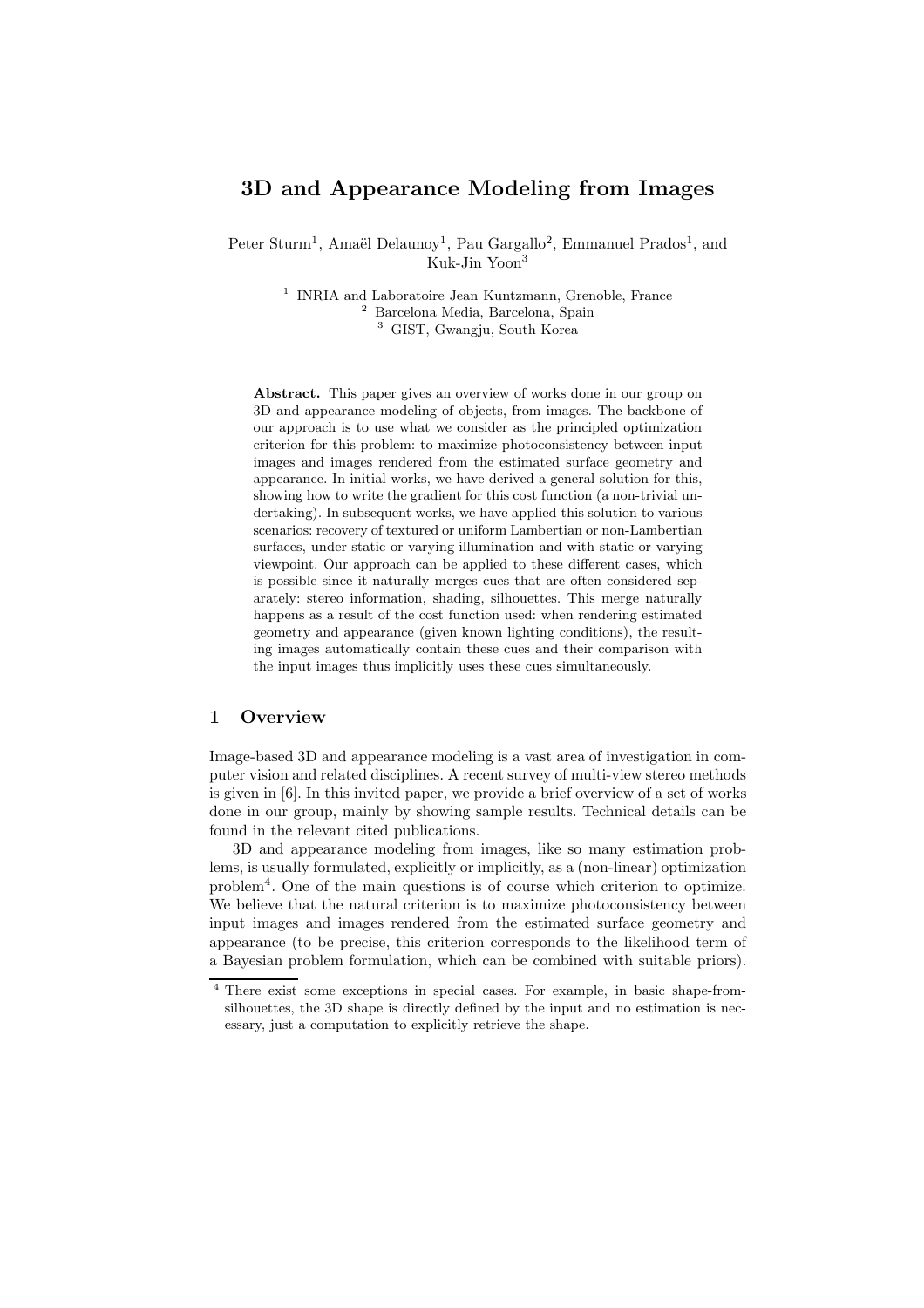To measure photoconsistency, one may use for example the sum of squared differences of grey levels or the sum of (normalized) cross-correlation scores. This criterion is simple to define but turns out to be hard to optimize rigorously. To optimize it we process a gradient descent. When speaking about gradient descent, a central question is how to compute the gradient of the criterion. Yezzi and Soatto have shown how to do so, but only for convex objects [7]. In [3], we developed the gradient for the general case. Importantly, it correctly takes into account how surface parts become visible or invisible in input cameras, due to the surface evolution driven by the gradient. Hence, using this gradient, silhouettes and apparent contours are implicitly handled correctly since these are the places where such visibility changes take place. Further, due to comparing input with rendered images, color and shading effects are also naturally taken into account. Overall, rigorously optimizing the photoconsistency between input and rendered images, allows to naturally merge stereo, shading, and silhouette cues, within a single framework and without requiring tuning parameters to modulate their relative influence.

This framework was first developed for a continuous problem formulation [3] (we used level sets for the surface parametrization). We then developed it for the case of discrete surface representations, in particular triangular meshes [2] which in practice allow to achieve a higher 3D surface resolution. Also, even when using a continuous setup, in practice the surface representation is finally discretized and the surface evolution requires to repeatedly discretize attributes. It thus seems more natural to directly start with a discrete parametrization and do all derivations based on it. In both cases, continuous and discrete, the surface evolution can be carried out by gradient descent (one may also try less basic methods, such as conjugate gradient, quasi-Newton methods etc.).

The developed framework for optimizing photoconsistency was then used to develop a general purpose algorithm for modeling 3D surface and appearance [8, 9]. Here, we considered the case where lighting conditions are known (we modeled this as a set of point or directional light sources, plus an ambient lighting) but may be different for each input image. The most general instance of our algorithm estimates an object's 3D surface and a spatially varying appearance. For the latter, we use the standard Blinn-Phong reflectance model and can in principle estimate one set of reflectance coefficients (albedo and specular coefficients) per surface point, allowing to reconstruct non-Lambertian surfaces. However, estimating specular coefficient for each point is obviously highly illposed, so the most general experiment we carried out used a strong smoothness prior over these coefficients.

This general algorithm can be run on more constrained examples, in principle simply by leaving out the appropriate parts in the problem parametrization and the computation of cost function, gradient, etc. Examples of some scenarios are given in the following section. For example, one may model the surface appearance by a spatially varying albedo plus uniform specular coefficients, by a spatially varying albedo and no specular effects or simply by a uniform albedo. In the case of constant lighting, the second case corresponds to multi-view stereo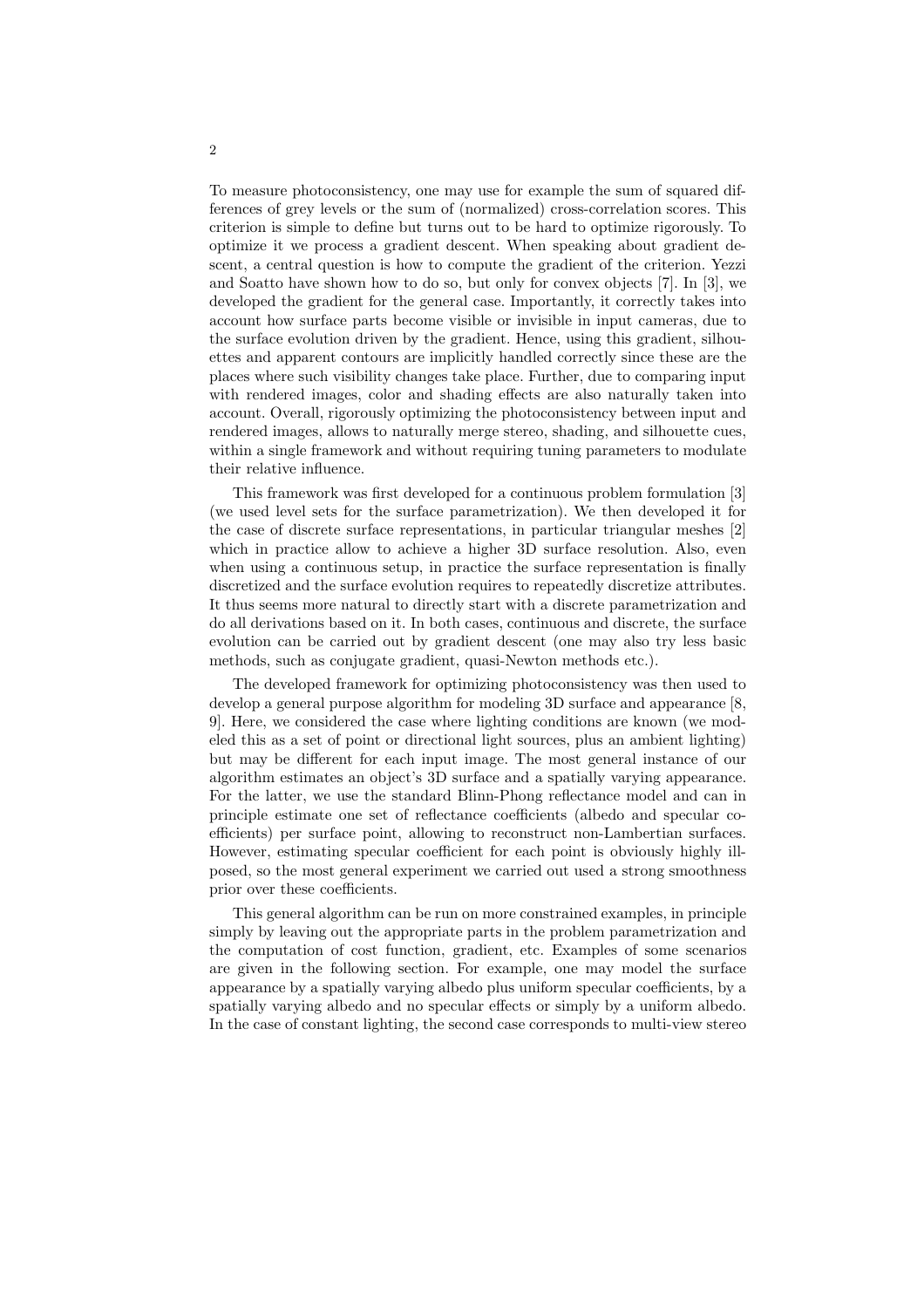whereas the third case corresponds to (multi-view) shape-from-shading. Also, if variable lighting conditions are considered but a static viewpoint, the algorithm will perform photometric stereo, whereas in the general case of varying lighting and viewpoint, one finds a combination of multi-view and photometric stereo.

#### 2 Sample Scenarios and Results

As mentioned above, due to the generality of the proposed approach, it can be applied to various types of image sets with different camera/light configurations. Here, knowledge of illumination allows to factorize radiance into reflectance and geometry. In practice, depending on the scenario, that knowledge may not be required, e.g. for recovering shape and radiance of Lambertian surfaces with static illumination. In other words, when images of Lambertian surfaces are taken under static illumination, the proposed approach can be applied even without lighting information, assuming that there is only an ambient illumination. In this case, the approach works much like the conventional multi-view stereo methods and estimates the shape and radiance of Lambertian surfaces. Figure 1 shows the result for the dino image set [6], for which no lighting information is required. The proposed method successfully recovers the shape as well as the radiance.

In the following, for synthetic data sets, the estimated shape is quantitatively evaluated in terms of accuracy and completeness as in [6]. We used 95% for accuracy and the 1.0mm error for completeness. For easy comprehension, the size of a target object is normalized so that it is smaller than [100mm 100mm 100mm]. Here, beside the shape evaluation, we also evaluated the estimated reflectance in the same manner. For each point on an estimated surface, we found the nearest point on the true surface and compute the distance and reflectance differences, and vice versa.

The proposed approach can also be applied to images taken under varying illumination. Results using images of textureless/textured Lambertian surfaces are shown in Figs. 2 to 5. Figure 2 shows the ground-truth shape of the "bimba" image set (18 images) of a textureless object, and the estimation result. The surface has uniform diffuse reflectance and input images were taken under different illuminations. In this case, the approach works as a multi-view photometric stereo method and recovers the shape and the diffuse reflectance of each surface point. Here, black points in the estimated model correspond to points that were not visible from any camera and/or any light source.

Results for a more complex object are shown in Figs. 3 and 4. The images synthesized using the estimation closely resemble input images while the shading and the reflectance are successfully separated. Furthermore, it is possible to synthesize images under different lighting conditions, even from different viewpoints. The proposed method also recovers concave parts well as shown in Fig. 5.

We also applied our approach to the images of textureless/textured non-Lambertian surfaces showing specular reflection. Note that, unlike previous methods [1, 4], we do not use any thresholding to filter out specular highlight pixels.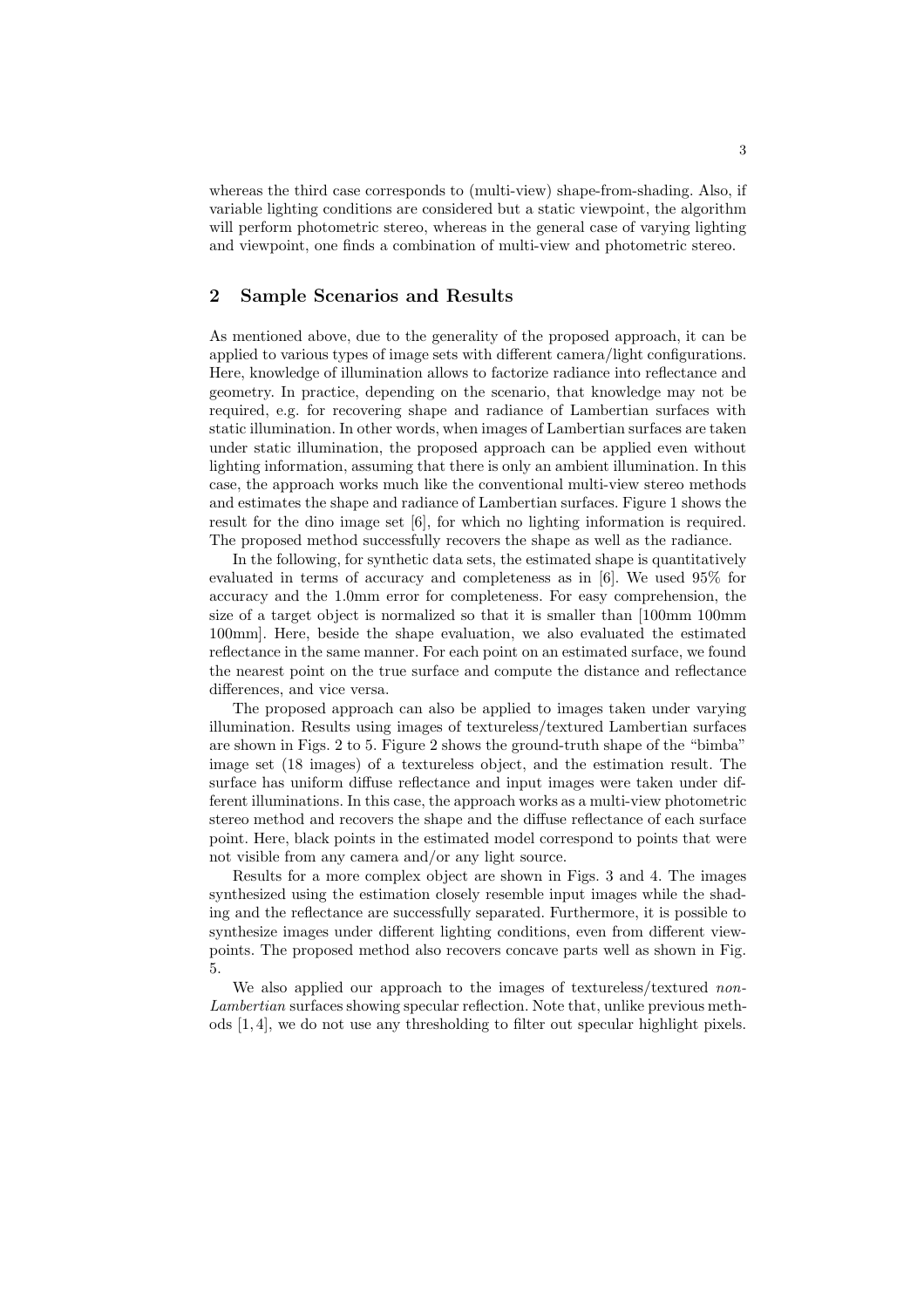

shape

Fig. 1. Result for the "dino" image set (16 images) — Lambertian surface case (static illumination and varying viewpoint).



Fig. 2. Result for the "bimba" image set (18 images) — textureless Lambertian surface case (varying illumination and viewpoint). 95% accuracy (shape,  $\rho_{dr}$ ,  $\rho_{dg}$ ,  $(\rho_{db})=(2.16 \text{mm}, 0.093, 0.093, 0.093), 1.0 \text{mm}$  completeness (shape,  $\rho_{dr}, \rho_{dg}, \rho_{db})=$ (82.63%, 0.104, 0.104, 0.104).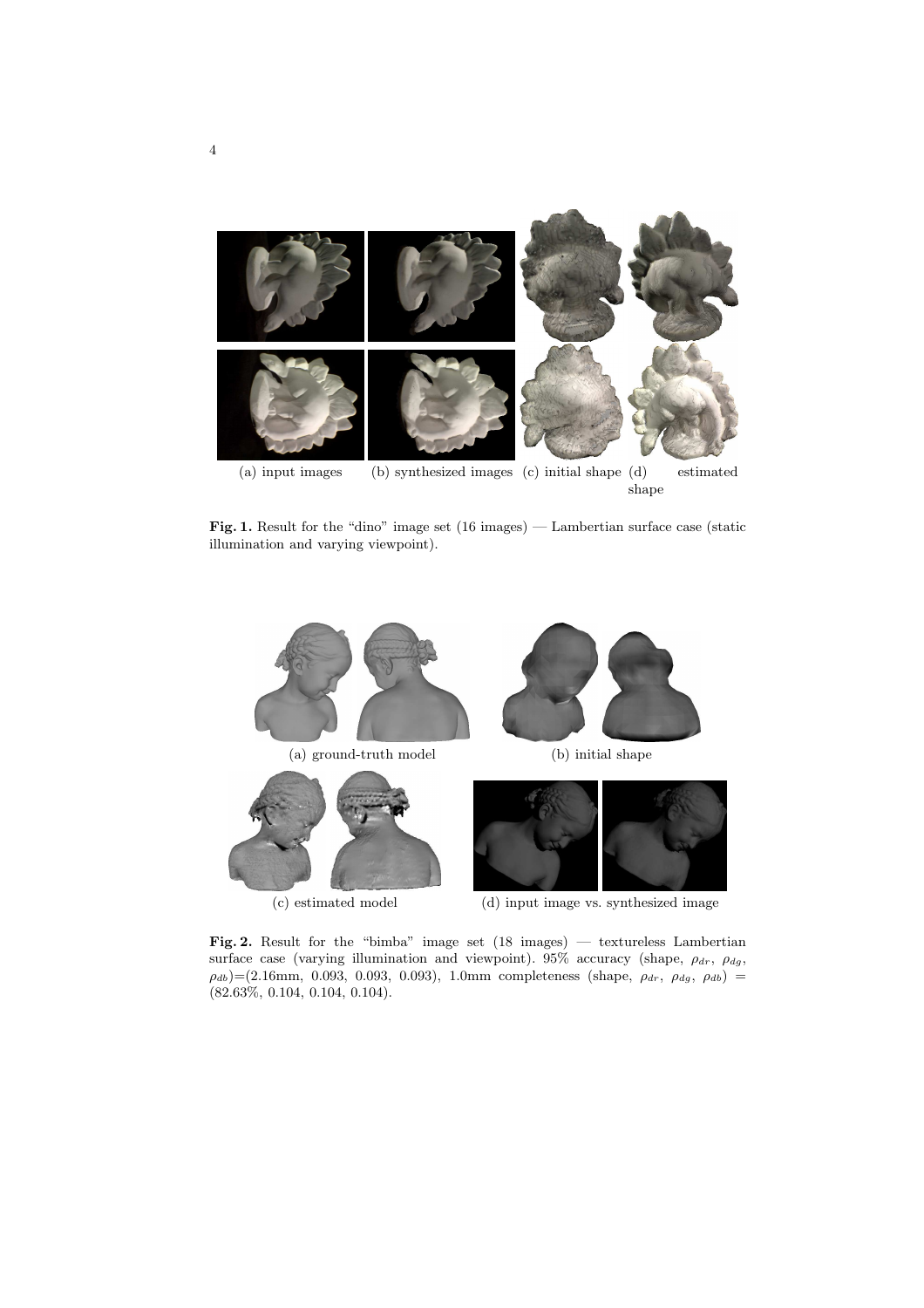

Fig. 3. Result for the "dragon" image set  $(32 \text{ images})$  — textured Lambertian surface case (static illumination and varying viewpoint). 95% accuracy (shape,  $\rho_{dr}$ ,  $\rho_{dg}$ ,  $(\rho_{db})=(1.28 \text{mm}, 0.090, 0.073, 0.066), 1.0 \text{mm}$  completeness (shape,  $(\rho_{dr}, \rho_{dq}, \rho_{db})=$ (97.11%, 0.064, 0.056, 0.052).

The result for the smoothed "bimba" data set is shown in Fig. 6. In this case, the surface has uniform diffuse/specular reflectance and each image was taken under a different illumination. Although there is high-frequency noise in the estimated shape, the proposed method estimates the specular reflectance well. Note that most previous methods do not work for image sets taken under varying illumination and, moreover, they have difficulties to deal with specular reflection even if the images are taken under static illumination. For example, Fig. 7 shows a result obtained by the method of [5] and our result for comparison. We ran the original code provided by the authors many times while changing parameters and used mutual information (MI) and cross correlation (CCL) as similarity measures to get the best results under specular reflection. As shown in Fig. 7, the method of [5] fails to get a good shape even when the shape is very simple, while our method estimates it accurately. Also, with such images, given the large proportion of over-bright surface parts, it seems intuitive that the strategy chosen by [1] and [4] (who consider bright pixels as outliers) might return less accurate results, because it removes too much information.

We also used real image sets of textured glossy objects, which were taken by using fixed cameras/light sources, while rotating the objects as in  $[1, 4]$  — in this case, each image has a different illumination and observes specular reflections. The light position and color were measured using a white sphere placed in the scene. Figure 8 shows one image among 59 input images, the initial shape obtained using silhouettes, and the final result. Here, we simply assumed a singlematerial surface (i.e. uniform specular reflectance, but varying albedo). Although a sparse grid volume was used, the proposed method successfully estimated the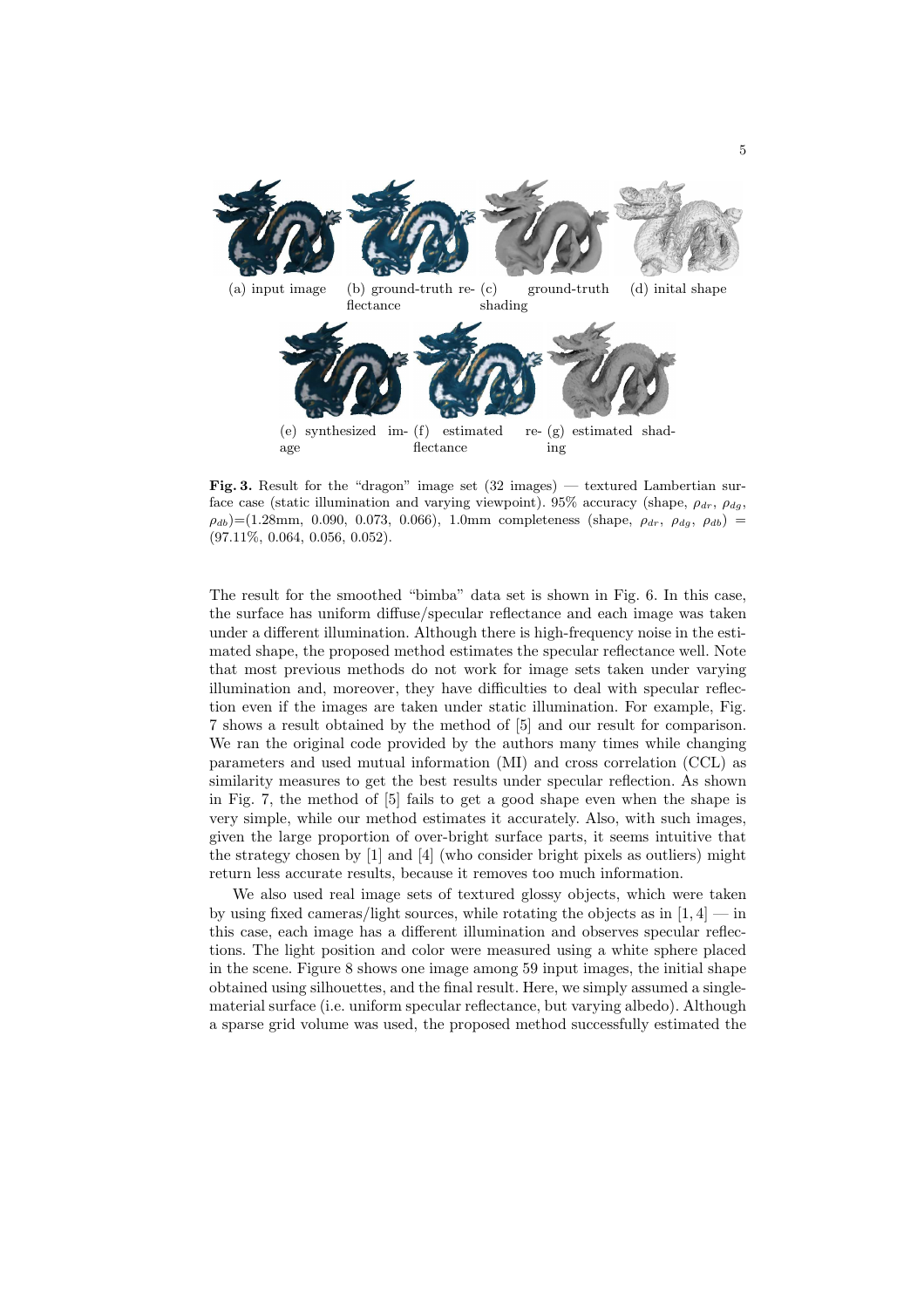

dered with a different lighting and from a new

viewpoint



(b) ground-truth reflectance



(c) ground-truth shading



(d) reconstructed scene relighted as in (a) and viewed from the same point of view as (a)



(e) estimated reflectance (f) estimated shading



Fig. 4. Synthesized result for different lighting conditions and viewed from a viewpoint that is different from all input viewpoints. A comparison with the ground-truth is possible because this is synthetic data.



estimated result

Fig. 5. Close-up view of the concave part of the "dragon" model.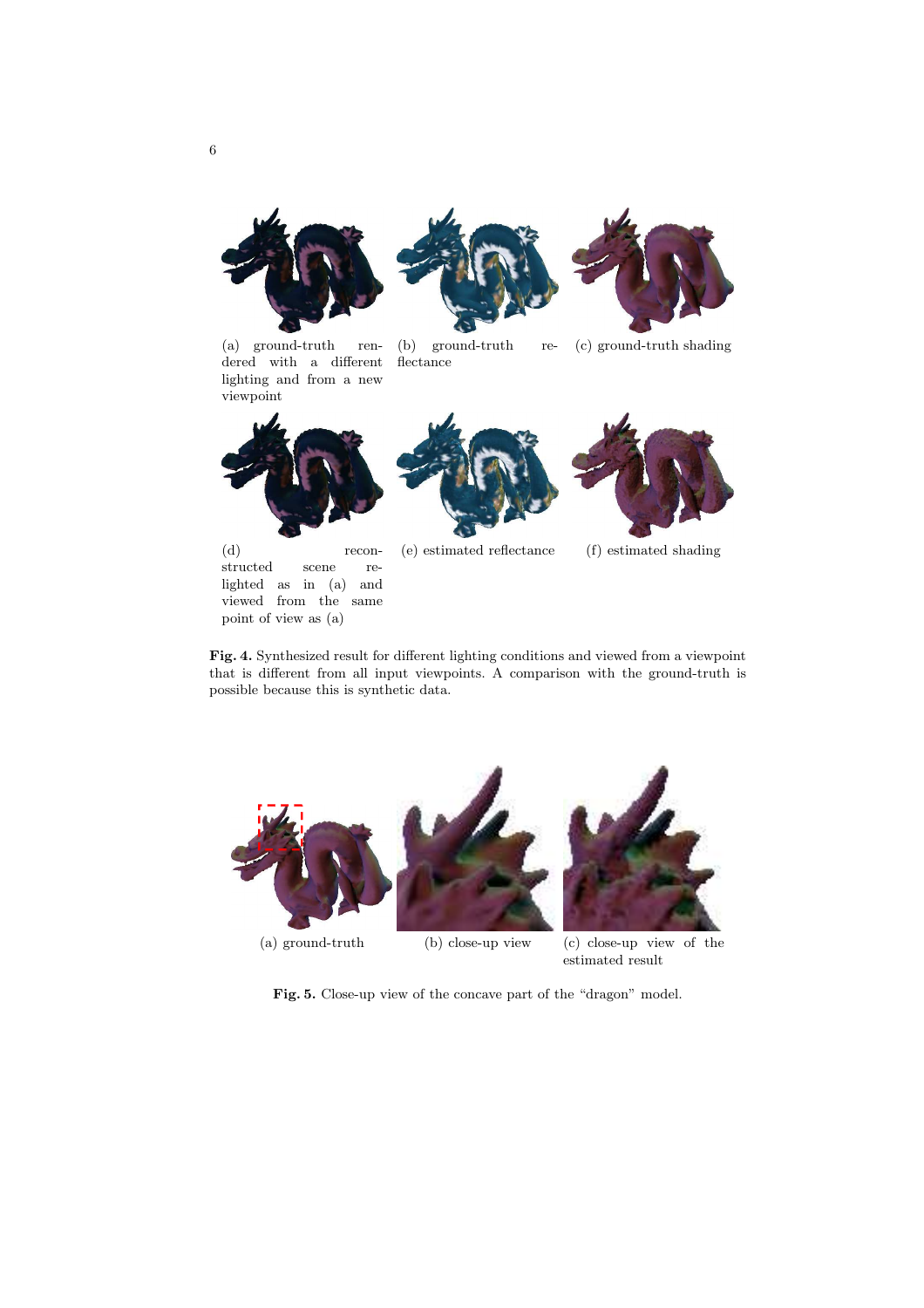

(a) groundtruth model (b) estimated (c) diffuse image (d) specular im-(e) synthesized shape age image

Fig. 6. Result for the smoothed "bimba" image set (36 images) — textureless non-Lambertian surface case (uniform specular reflectance, varying illumination and viewpoint). 95% accuracy (shape,  $\rho_{dr}, \rho_{dg}, \rho_{db}, \rho_s, \alpha_s$ )=(0.33mm, 0.047, 0.040, 0.032, 0.095, 8.248), 1.0mm completeness (shape,  $\rho_{dr}, \rho_{dg}, \rho_{db}, \rho_s, \alpha_s$ ) = (100%, 0.048, 0.041, 0.032, 0.095, 8.248).



Fig. 7. Result comparison using the smoothed "bimba" image set  $(16 \text{ images}) - \text{tex}$ tured non-Lambertian surface case (uniform specular reflectance, varying illumination and viewpoint).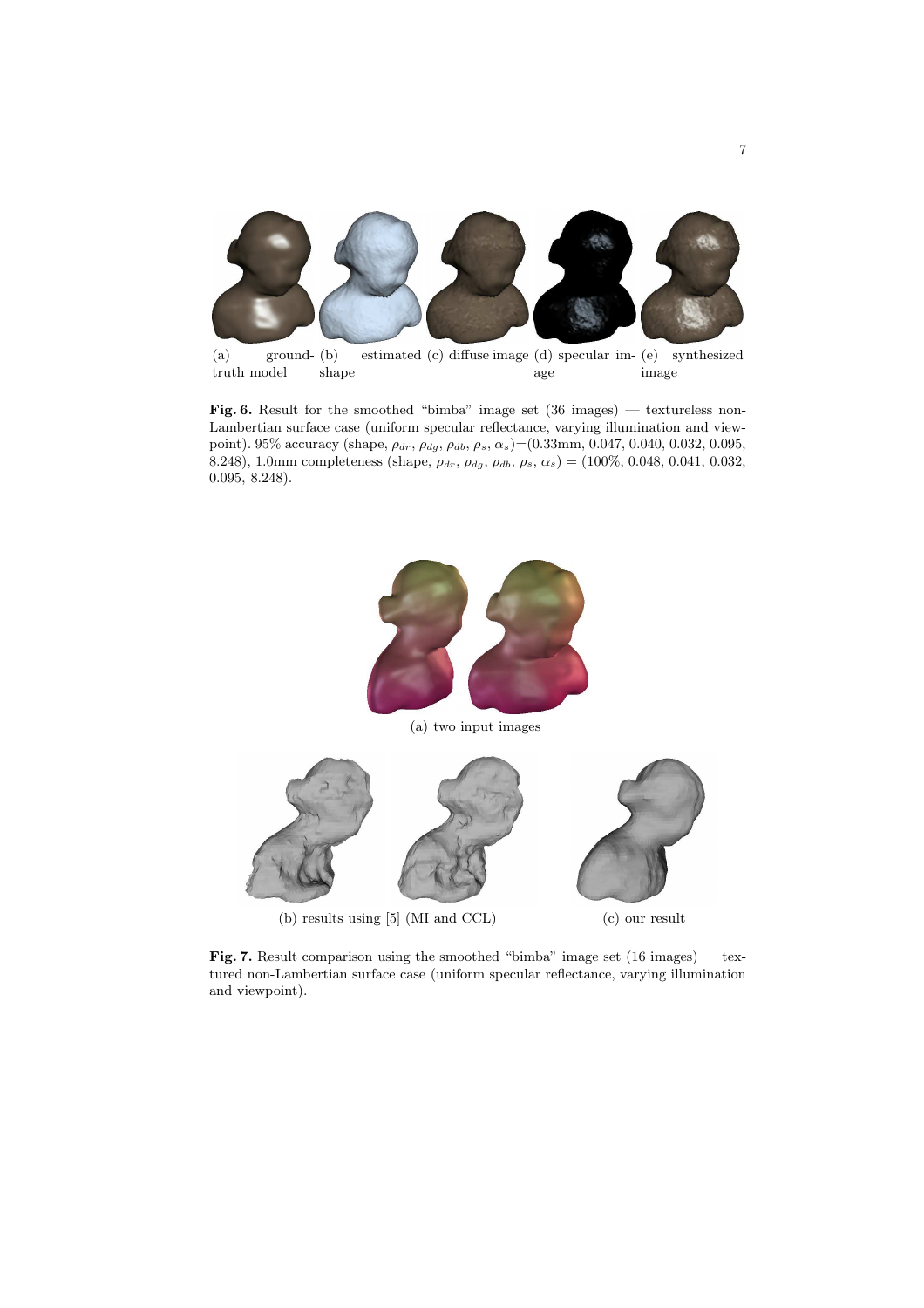



Fig. 8. Result for the "saddog" image set  $(59 \text{ images})$  — textured non-Lambertian surface case (uniform specular reflectance, varying illumination and viewpoint).

shape of the glossy object even under specular reflection, while estimating the latter. Here, we can see that, although the estimated specular reflectance may not be highly accurate because of the inaccuracy of lighting calibration, saturation, and unmodeled photometric phenomena such as interreflections that often occur on glossy surfaces, it really helps to recover the shape well.

Finally, we applied our approach to the most general case — images of textured non-Lambertian surfaces with spatially varying diffuse and specular reflectance and shininess, cf. Fig. 9. Input images were generated under static illumination (with multiple light sources) while changing the viewpoint. Figure 9 shows one image among 36 input images, one ground-truth diffuse image, one ground-truth specular image, ground-truth shading, and our results. We can see that the proposed method yields plausible specular/diffuse images and shape. However, there is high-frequency noise in the estimated shape. Moreover, the error in reflectance estimation is rather larger compared to the previous cases because of sparse specular reflection observation. This result shows that, reliably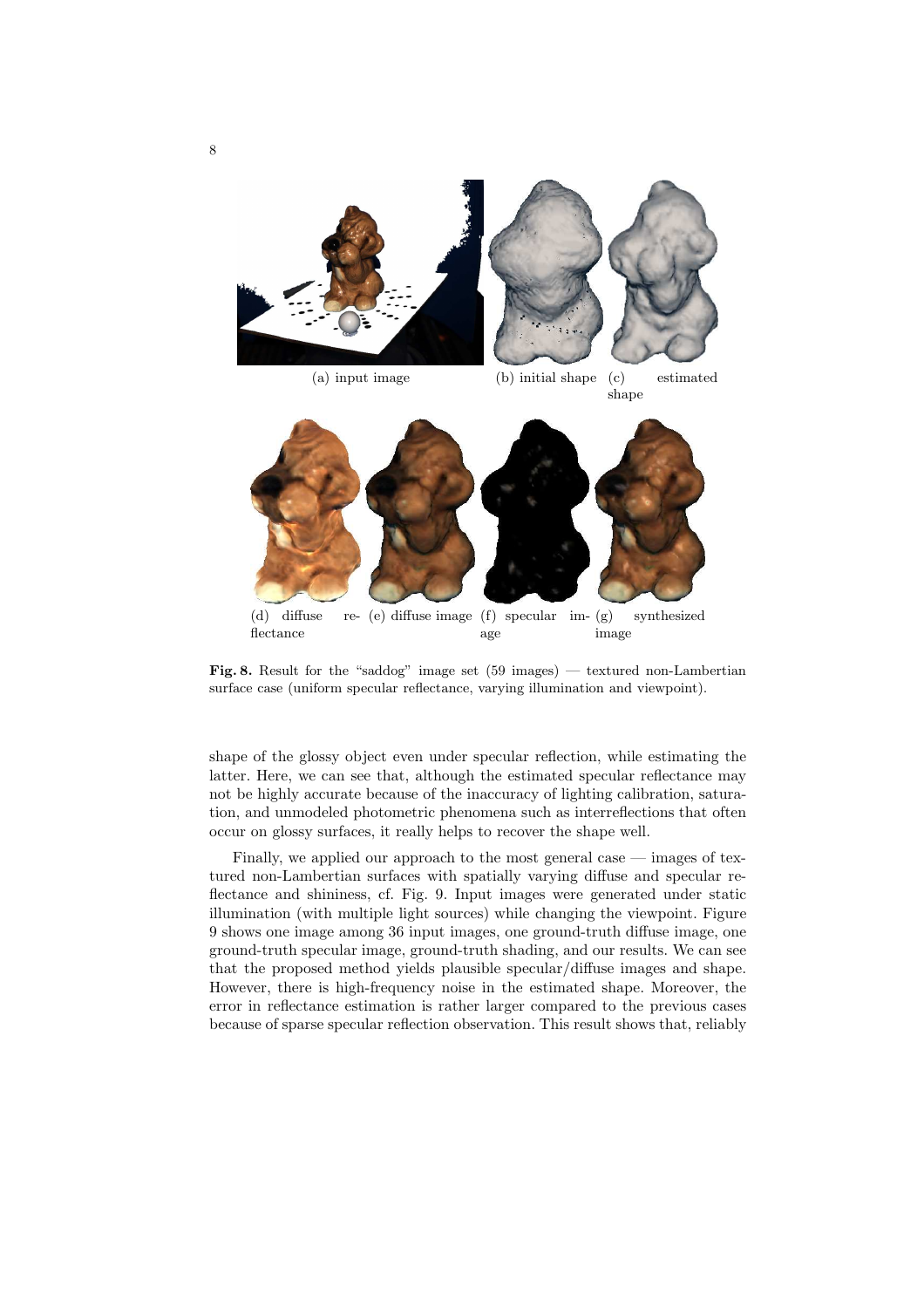

Fig. 9. Result for the "amphora" image set (36 images) — textured non-Lambertian surface case (spatially varying specular reflectance, static illumination, and varying viewpoint). 95% accuracy (shape,  $\rho_{dr}, \rho_{dg}, \rho_{db}, \rho_s, \alpha_s$ )=(0.59mm, 0.041, 0.047, 0.042, 0.226, 12.69), 1.0mm completeness (shape,  $\rho_{dr}$ ,  $\rho_{dg}$ ,  $\rho_{db}$ ,  $\rho_s$ ,  $\alpha_s$ ) = (89.73%, 0.042, 0.047, 0.042, 0.226, 12.65).

estimating specular reflectance for all surface points is still difficult unless there are enough observation of specular reflections for every surface point.

#### 3 Conclusion

In this paper, we have given a coarse overview of our works on multi-view 3D and appearance modeling. Contrary to previous works that consider specific scenarios, our approach can be applied indiscriminately to a number of classical scenarios — it naturally fuses and exploits several important cues (silhouettes, stereo, and shading) and allows to deal with most of the classical 3D reconstruction scenarios such as stereo vision, (multi-view) photometric stereo, and multi-view shape from shading. In addition, our method can deal with non-Lambertian surfaces showing strong specular reflection, which is difficult even in